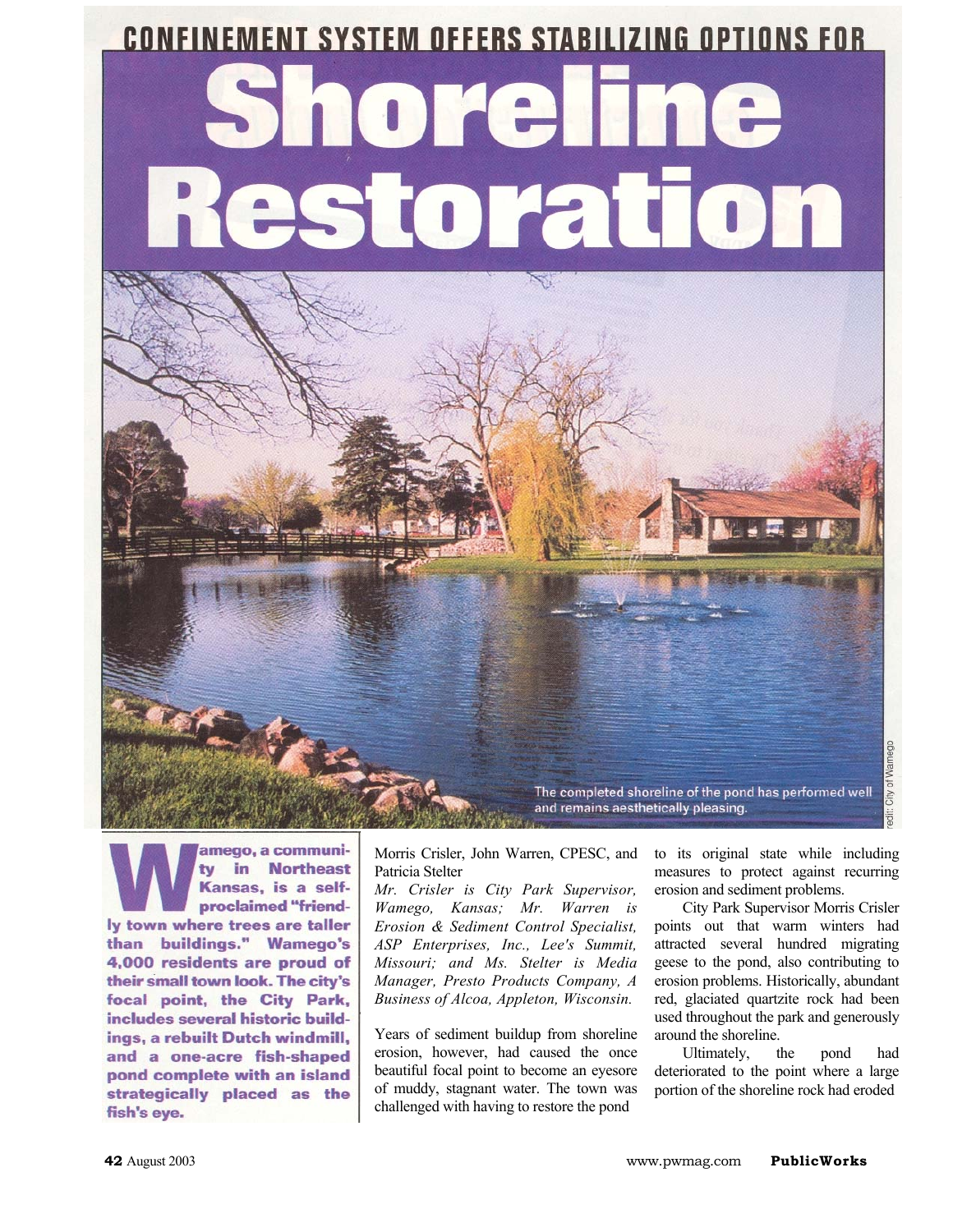into the pond, causing an invasion of grasses and weeds requiring weekly weed trimming along the entire shoreline.

After meeting with geosynthetics' supplier John Warren of ASP Enterprises, Inc. (Lee's Summit, Missouri), the city was convinced the pond would be even more aesthetically pleasing after the restoration and was ready to move ahead with a plan.

"The shoreline was so degraded that once this natural solution was presented, other considerations were eliminated", says Crisler.

#### **THE SOLUTION**

The plan to restore and protect the 1,350 ft of shoreline from erosion involved a combination of geosynthetic materials: Presto Products' (Appleton, Wisconsin) perforated Geoweb® (geocell) cellular confinement system and a non-woven geotextile. Warren and Crisler collaborated on a design that included both vegetation and concrete protection.

"Concrete was designated for the Geoweb system's lower half exposed to water contact to provide a hard-armored lining system and to prevent infill washout. Topsoil and turf were planned for the upper half to maintain the green aesthetics of the shore-line," explains Warren.

Confining the two infill types in the perforated cellular structure had distinct benefits. Concrete infill within the cells produces a durable lining system of uniform thickness, resistant to infill washout and the erosive effects from water contact. The geocell sections act as lightweight, flexible forms with built-in expansion joints. When filled with concrete, the system retains flexibility and conforms to potential subgrade movement without loss of integrity. The cell wall perforations in this case allowed concrete to flow from cell to cell, creating greater infill lock-up in the system's cells. The geotextile underlayment provided a separation layer between the subsoil and concrete infill.

The cellular system confines, reinforces, and restrains the vegetated layer. It also controls downslope movement due to hydrodynamic and gravitational forces and prevents the formation of rills and gullies. Cell wall perforations also provide better lock-up of the root masses for a more stable vegetated system.

**Photos top to bottom:** 

- **1) The stabilized shoreline is infilled with vegetation in the upper portion and concrete in the lower portion exposed to water contact.**
- **2) Years of sediment buildup and erosion had made the city pond an eyesore.**
- **3) The pond was drained and dredged, removing sediment and large amounts of accumulated rock.**
- **4) The Geoweb shoreline protection system was expanded and positioned longitudinally on the perimeter slopes.**

#### **SYSTEM BENEFITS**

• The system stabilizes topsoil, reducing suspended solids and improving water quality.

• The system reduces maintenance, allowing workers to mow up to the water's edge without the additional use of weed trimmers.

• The concrete's uniform, rough surface increases safety for the maintenance crew.

• The concrete-filled system minimizes shoreline damage by geese, muskrats, and other destructive wildlife.

• The system allows aquatic plant control.

#### **INSTALLATION PROCESS**

Installation began with dredging the pond with a backhoe, removing large amounts of red quartzite rock. The bottom and side slopes of the pond were graded and readied for placement of the shoreline protection materials.

Twelve-ft wide, four-ounce nonwoven geotextile sections were cut in half to form six-ft wide sections and placed around the shoreline perimeter. Two wooden, notched two-by-fours were used as templates to mark the placement of geocell anchor stakes in both the horizontal and vertical direction on the slope.

Geocell sections, eight ft by 20 ft by four in. were expanded and laid longitudinally on the slope. The geocell material was positioned such that only the lower half planned for concrete infill was